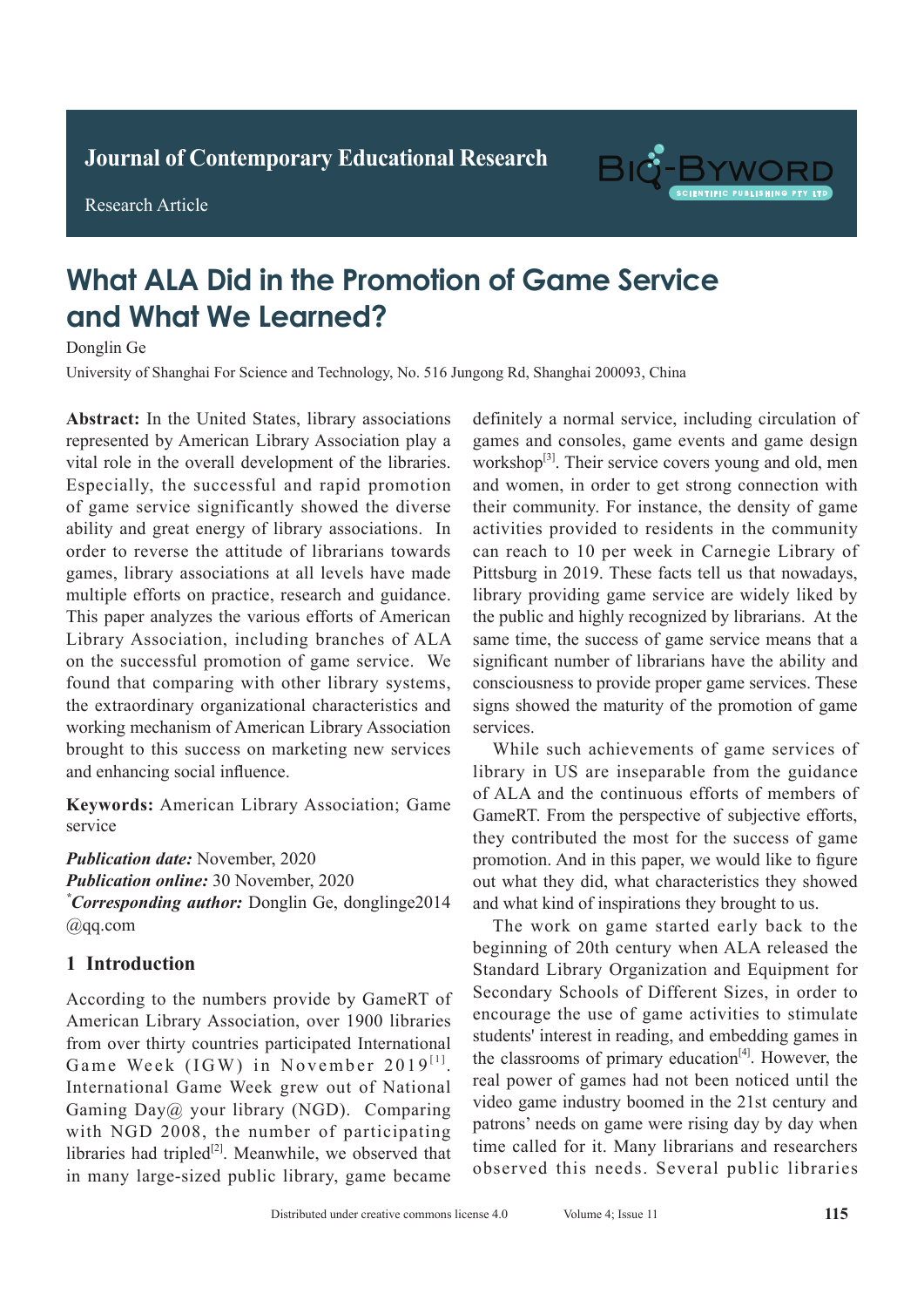following the spirit of Melvil Dewey, the father of modern library, gave their first tries on providing video games events for patrons in 2003. These events were extremely welcomed by patrons. Meanwhile, inevitably, sound of the opposition came from both the public and librarians. In this case, ALA first pulled the trigger and took a series of decisive measures to ensure the promotion of game services.

## **2 ALA's efforts**

Facing the questions, hesitates and challenges from public and some of the librarians, ALA launched a series actions, including providing theory support, marketing support, instructions, examples and so on, in order to promote game services in the field. And all this started with the unification of internal opinions of librarians to motivate them to begin their game service.

#### **2.1 Create a positive impression of game service for libraries and librarians**

#### **2.1.1 Call attention through debates to everse negative impression of game and raise the awareness of librarians**

In 2005, ALA noticed the different attitudes of librarian towards playing games in library, so they put forward an open topic on should the library provide game to patrons. ALA established electronic mailing lists Libgaming Google Group as a discussion board<sup>[5]</sup>. Librarians from all over US carried out relevant research and discussion on Library game service, the necessity and rationality of the library game service were discussed. And soon librarians reached a broad consensus on the positive value of Library game service. ALA shaped the opinions of librarians through this debate and had laid a good foundation for the nation-wide development of game service. The old thoughts of many librarians were changed preliminarily.

#### **2.1.2 Use all publicity channels discussed gaming&learning in library**

ALA released multiple articles and news about cases of gaming in library on ALA's publications and websites which open librarian's mind further. In 2006, 2008 and 2009, Levine Jenny published 3 articles about gaming in library on ALA's Library Technology Reports. In her articles, she quotes a lot of works of educationist of illustrate games benefits

literacy and shared many detailed cases of gaming in library to explain why gaming in the library and persuade librarians to start their first game event. In 2009, Nicholson, one of the initiator of game service published an article on Library Review. He stated that game is not a new service since numbers in his survey showed that 328 libraries in 400 were supporting games<sup>[6]</sup>. These actions continued for decades, meanwhile publishing of new books related to gaming in libraries were common in ALA's news pages. The author of these books include both individual researchers, for example"52 Ready-to-Use Gaming Programs for Libraries"<sup>[7]</sup>, and organizations of libraries such as "Games and Gamification Academic Libraries" written by ACRL<sup>[8]</sup>.

Also, on the blog The Shift Librarian, game was one of the hottest tag in 2007. Librarians are encouraged to upload their photos, videos, feelings and patrons' reflections of gaming events. All of these positive voices steadily showed ALA's supporting position and attitude towards game services which reinforced librarian's awareness of game services.

#### **2.1.3 Provide offline game activities at large conference**

Large scale conference has always been an important place for ALA to deliver new concept of game service to librarians. Besides inviting experts to make reports on those US nation-wide conference focus solely on gaming and libraries, for instance, the first one of them, Gaming, Learning, and Libraries Symposium hosted by ALA tec source and Association of College & Research Libraries in 2007, moreover, ALA catch every opportunity of large-scale conferences, including their own annual meetings, to host a variety of game activities to provide an immersive experience for librarians. From the big game California Dream which allowed participants to solve puzzles in teams were organized for librarians to socialize and to feel the increasing of engagement that game brought to participants, at 2008's ALA annual conference, the tradition lasted to 2019 and gradually became a regular program of GameRT at ALA annual conference. While in 2019, it was called ALAPlay and expands to several sessions. GameRT had a booth and Gaming Lounge on the exhibit floor and librarians could enjoy a free evening of gaming, learning and exploration. Librarians learned through their personal experience on these events,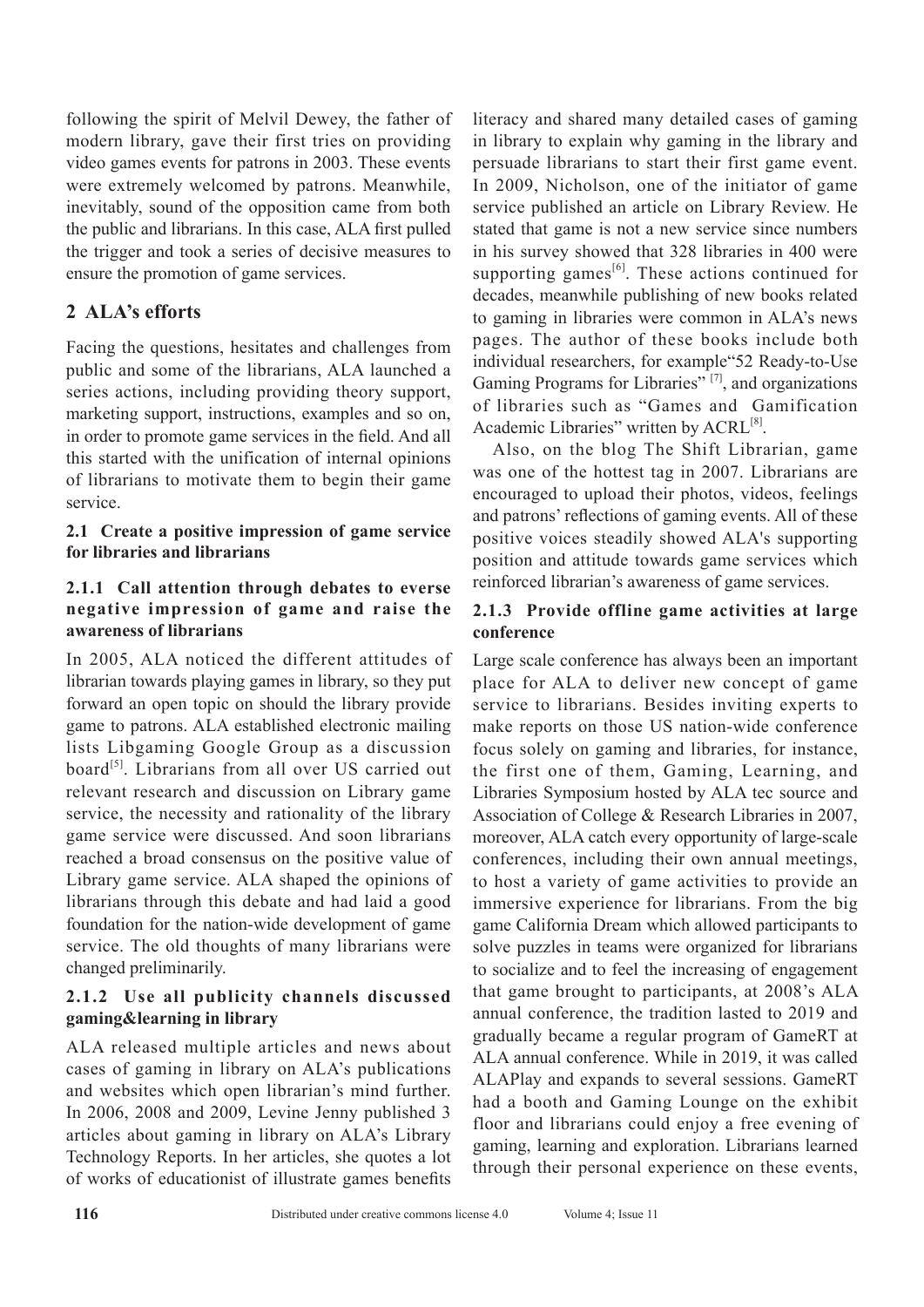and ALA recommended new type of games and game services<sup>[9]</sup>

#### **2.2 Improve the professional skills of librarians on game service**

Patrons of 21 century required the US libraries to provide game service, but when library realized this point, they found that the new service means the shortage of experienced librarians on game events. To meet this needs, ALA on the one hand, encouraged librarians interested in games to learn from the online exchange and inspiration between librarians, on the other hand, they also provide relevant courses and reference books for librarian to improve themselves.

#### **2.2.1 Provide platform for librarians to discuss game service**

As a new service, except hesitation, the biggest obstacle of librarians and libraries cannot begin their service was inexperienced. So, communication needs on game were harsh at that time. With the arising of game service, ALA certified Games and Gaming Member Initiative Group in 2007 for helping the librarians who interested in game but have no experience. This Group was soon upgraded to Games and Gaming Round Table (GameRT) which "provides a venue for librarians interested in the use of games and gaming in libraries of all types a place to gather and share"<sup>[10]</sup>. Round table of ALA is a kind of membership group which charge dues and gather members of the same interests. The forming of GameRT was also a signature of the popularity of game services in the library of US.

#### **2.2.2 New reference tools published for the library to begin game services**

In 2009, in order to solve the difficulties of libraries new to game services, ALA's Literacy Office, office for Literacy and Outreach Services, sponsored by Verizon, released" The Librarian's Guide to Gaming: An Online Toolkit for Building Gaming @ your library ", A free online website including a wide range of resources to help library create and evaluate various types of gaming services. The spreading of gaming in the whole US's public, school and academic libraries was accelerated.

#### **2.2.3 Providing online instructions for librarians improving their game services**

Game nights and tournaments could be hosted by librarians with little knowledge of games, but those

game events couldn't meet more specific demands of patrons. ALA provide e-courses and live webinar lectures for beginners to improve their skills on gaming. Instructors could help librarians to get familiar with game design tools and processes when they develop their own game as teaching resources in their library<sup>[11]</sup>. Also, when librarians need to start a game-making program, they could find that since 2013, ALA never stop to provide online learning courses and continuously launched new iterations of the courses aiding many librarians provide services for young adults to lead children to tell their own stories, design games and develop their intelligence.

#### **2.3 Give Strong Organizational support for game programs**

#### **2.3.1 National Game Day—International Game Day—International Game Week**

Jenny Levine and Scott Nicholson initiated "Gaming@your Library" event on the Friday of National Library Week of ALA in 2008 to help people to recognize the benefits of gaming. This National Games Day had been a big success and became International Games Day in 2012, and International Games Week in 2017, with its brand's influence gradually improved. This activity is totally free, and the recent number of registered libraries was about one thousand to two thousand connecting tens of thousands participants from different continents<sup>[1]</sup>. The scale of the event can easily attract sponsors, and then ALA could provide free activity materials for the registered libraries and market on social media, and help the libraries to attract participants so that the library can re-connect with the community.

### **2.3.2 Connecting with Game Industry**

The scale and influence of ALA allowed them to bargain with large enterprises to obtain funding, game copies and other supports for libraries to start game services. In the early days of bringing games in libraries, ALA received one million dollars grants from Verizon Foundation to Study How Gaming Can Be Used to Improve Problem-Solving and Literacy. As a result, ALA developed their online toolkit " The Librarian's Guide to Gaming: An Online Toolkit for Building Gaming @ your library ". Their game events at ALA annual conferences were also supported by them.

With the wide-spreading potential of games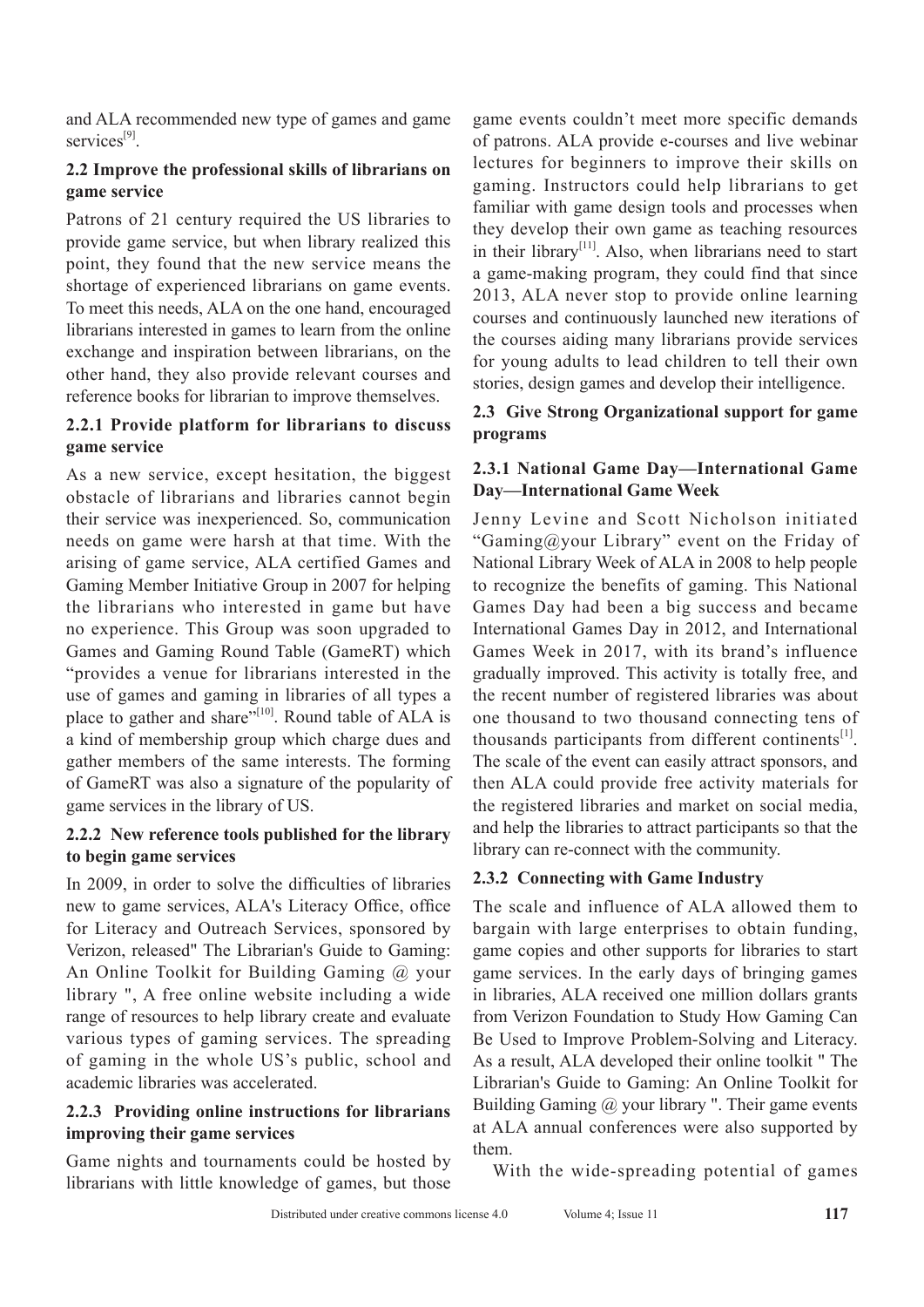through library game services, top game manufacturers turned to pay attention to cooperation with ALA. We could name a dozen of them who went to ALA's annual conferences to looking for communicate with librarians face to face. They brought new demos to GameRT's Gaming Grove session to warm up their new game while give suggestions to librarians on how to start a game program in library. Some game companies sponsored International Game Week, by donating game copies or giving participants free access chances. This form enriched the experience of the International Game Week and had attracted more participants. At the same time, game manufacturers also took the opportunity to market their products to the world $[9]$ .

#### **2.3.3 Grants and free materials**

Utilizing the huge influence among libraries, ALA provide awards and grants for game services to encourage libraries develop a game event or a game collection. For example in 2009, ten libraries were awarded mini-grants from ALA Verizon Foundation for them to test the toolkit and improve it from real practice lessons. And when pandemic of Covid-19 caused funding cuts of many libraries, GameRT provides grant program Game On! Grants 5 hundred dollars annually to those libraries which have the financial shortage problem of their game excellent program could apply $[12]$ .

#### **2.3.4 Others**

In addition to what we mentioned above, there are other supports ALA provided. For example ALA offered free resources to access and free materials to download for game activities from 2008 to 2020. Especially on 2020's International Game Week, since the pandemic Covid-19, GameRT chose online games and free print&play games.

As well, ALA tried to lobby for library immunity in digital law and urge legislation in the relevant direction. These actions were strong driving forces to promote game services from both the macro and micro aspects.

### **3 What we learned?**

In general, ALA has many highlighted actions in the promotion of game services. ALA provided game service guidance to librarians, emphasize studies on the types and characteristics of gaming&learning thoroughly and gives full use of its advantages. For libraries and librarians, ALA also offered discussion platform, intelligence support, materials support, publicity support, financial support, legal support, etc. While for the public, around their core brand International Game Day/Week, ALA gathered people to game services. All these actions relied on its organizational structure and inherent influence.

Firstly, the flexible and efficient organizational structure of American Library Association is worth learning. ALA and some of its divisions, including American Association of School Librarians (AASL), Association for Library Service to Children (ALSC), Association of College&Research Libraries (ACRL), Young Adult Library Services Association (YALSA) dedicated to the popularization of game service. These divisions are divided by type-of-library or typeof-library-function specialization. Besides, Offices and Round Tables, the branches of ALA, are more flexible to deal with new problems and challenges. This structure allows them to keep up with current events and respond quickly during the promotion of game services<sup>[13]</sup>.

During the promotion of controversial services, top-down model will be more persuasive. As ALA is more credible than individuals and enterprises, without the guidance of the association, it would take much more years for the whole field's librarians to change their ideas. The shortage of human resources and financial difficulties were partly solved by ALA, or else the practices of game service should have been waiting longer.

And in some degree, the wide spread of game service has objectively made up for digital gap. ALA and researchers seem games as a kind of tools to increase civic engagement and brought friendly interaction between among different social communities. Though there are also some problems for ALA, like consideration must be given to both the copyright protection and dissemination of highquality games to maintain the benign interaction with the game industry, we could find the fact that the successful promotion of the game services had benefited libraries, public and game industry at the same time.

### **References**

[1] International Games Week 2019 Wrap-Up https://games.ala. org/international-games-week-2019-wrap-up/.